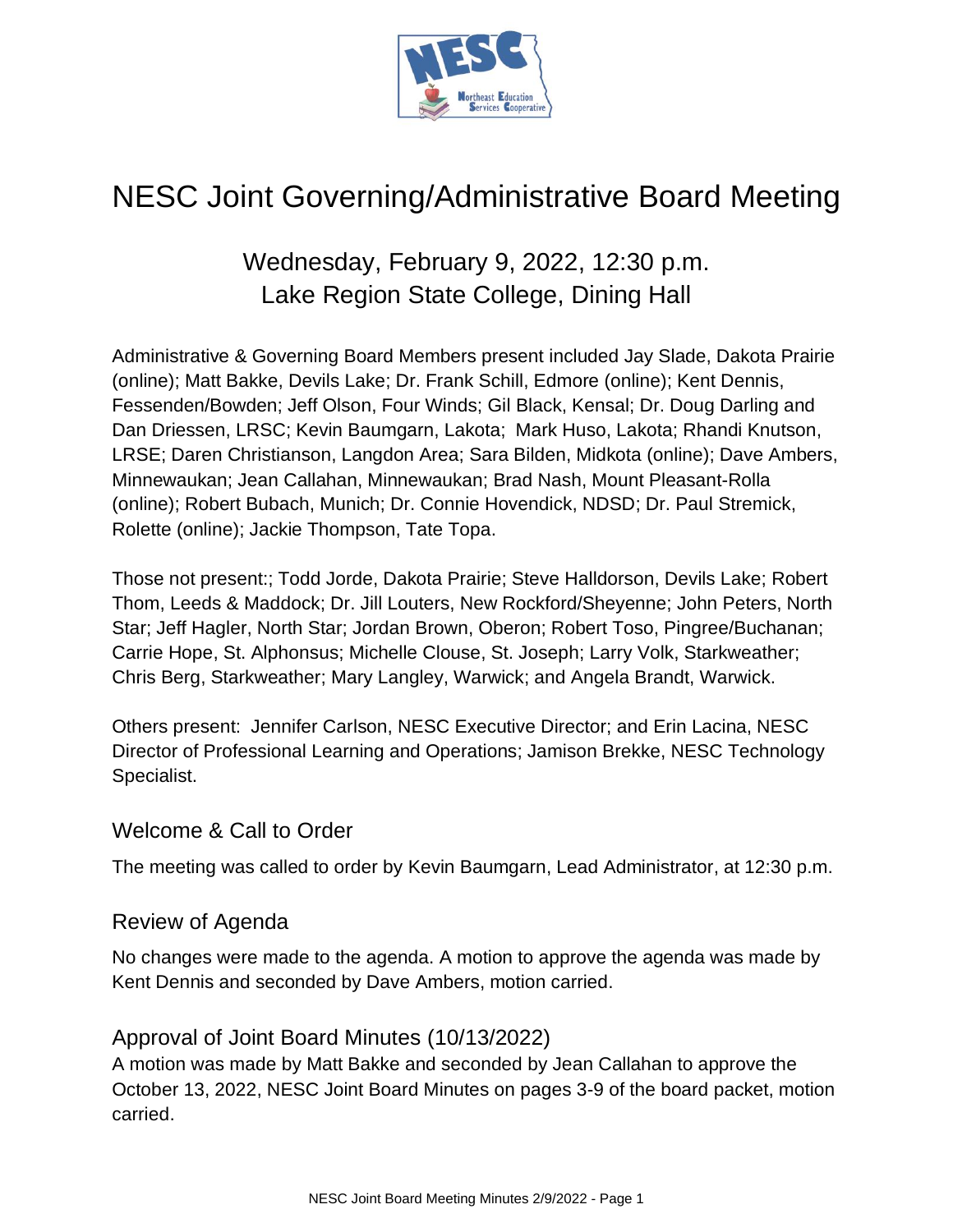

# Financial Report

Jennifer Carlson reviewed the current financial report on page 10. A draft budget for 2022-2023 was also reviewed on page 11 with anticipated revenue and expenses included. Daren Christianson motioned to approve the financial report; Doug Darling seconded the motion, motion carried.

# NESC Operations

# NESC Cognia Engagement Review Update (Fall 2022)

The NESC will host the five-year Cognia Engagement review next fall for the NESC organization. We will ask that NESC members including Governing Board members, superintendents, principals, teachers, and other member district staff members be part of the review for the organization.

# 2020-21 NDREA Annual Impact Report

The most recent NDREA Annual Impact Report is included on pages 12-21. This template is used by all the REAs in the state to compile data related to activities required of the REAs in ND Century Code (professional development, technology support, school improvement, data and expansion/enrichment of curriculum offerings).

# NESC Programs and Services Overview

A listing of NESC services related to PD, school-based programs and direct student services is included on pages 22-23.

# Grants/Professional Learning

### 21st CCLC Grant

Information on the 21st Century Community Learning Center grant program is outlined on pages 24-25 of the board packet including eligibility, overview, approved activities and fiscal requirements. Page 26 provides a listing of NESC membership eligibility based on free/reduced lunch status and schoolwide Title status. These may change with newly released information from DPI. Page 27 is a draft MOA that schools will need to sign once we know the final eligibility status of schools. A motion was made by Daren Christianson and seconded by Jean Callahan to approve the NESC to write and apply for the NESC 21<sup>st</sup> CCLC 3-year grant on behalf of eligible schools. Motion carried.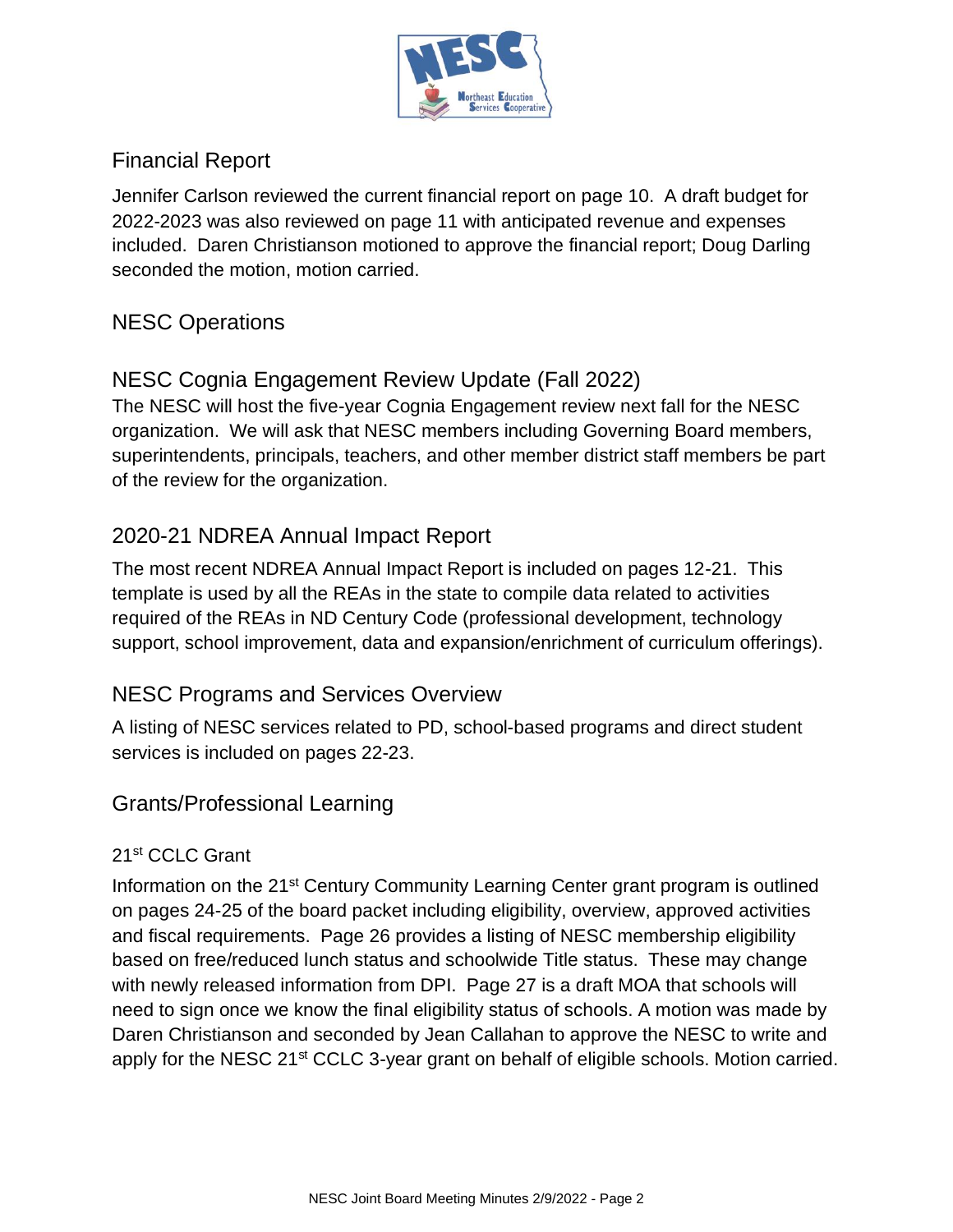

## NDREA TSI/CSI Support Framework

DPI has continued to work with REAs to create a revised framework of support for TSI and CSI schools that would be implemented in the coming school year. Through this work team, DPI has designated how the support will fall within the REAs. The NESC has been designated to have funding from DPI for one FTE based on current and possible projected TSI/CSI work in the region. If assignments of TSI/CSI schools move outside of the NESC region, we will need to be able to potentially serve that/those districts, as well. At this point, it is recommended to add an FTE to the NESC staff for the TSI/CSI position. Discussion was held and Jean Callahan made a motion to approve hiring of one FTE for an NESC TSI/CSI position, Daren Christianson seconded the motion. All were in favor except Matt Bakke, Devils Lake Public Schools, motion carried.

### DPI NDSS Grant

The NESC, SEEC and CREA were awarded a grant from DPI to implement ND State Standards through September of 2024. NESC is the project director with funding for Erin Lacina and Derryn Johnson to implement the work statewide. Other funding supports positions in the other REAs as well as workshops from outside consultants.

Standards Based Learning/Prioritized Instructional Planning (PIP)

The NDSS implementation currently includes two self-paced Canvas courses available to all ND educators; one for leaders of professional learning teams and the other for individual educators (available through June 22, 2022). Information is on page 28 of the board packet.

### GEER Grant Update

The Governor's Emergency Education Relief grant supported the development for the virtual aspects of Scrubs Camp, Building Tomorrow's Leaders, Lessons from the Learning Lab, and You're Hired events. Projects funded through the ND GEER were completed last spring, but we had remaining funds that were not expended. We were able to extend our services into this past fall, doubling our opportunities for You're Hired!, Building Tomorrow's Leaders, and Lessons from the Learning Lab. The programs are available to all NESC member schools and also to schools across the state. The final report for GEER was submitted last week and a copy of the executive summary is included on pages 29-31 of the board packet.

Native Youth Community Project (NYCP) Grant – US Dept of Education Grant The four-year NYCP grant was completed on September 30, 2021. The grant specifically included on-site work with Tate Topa and Warwick Schools. Devils Lake Public Schools was the fiscal agent. Programming included through this grant included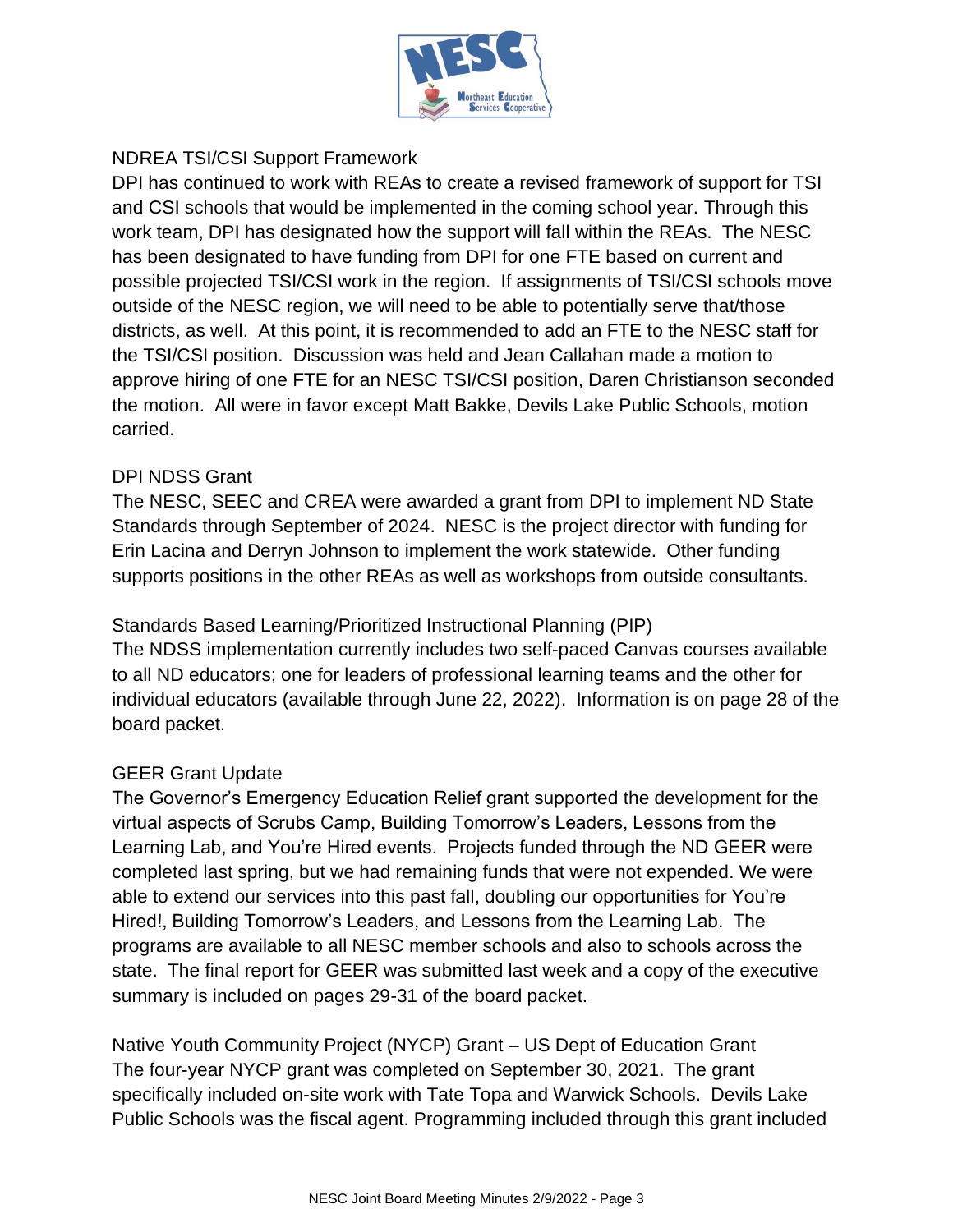

Marzano Resources High Reliability Schools and High Reliability Teacher, Steve Dunn Writing series, numerous college/career exploration and preparation initiatives, as well as various professional learning opportunities which spilled over to all NESC schools in many cases. The final impact report is included on pages 32-33 of the board packet.

# CTE – Regional STEM Days Grant

The NESC was awarded this \$3,500 grant to support the work of Scrubs Camp. The grant will help to pay for supplies for attendees.

## NDREA SRCL Subgrant

The Striving Readers Comprehensive Literacy subgrant was awarded to the NDREA to support sustainability efforts of SRCL grantees as well as statewide literacy efforts. The NESC is leading the work for this project and planning for several professional learning opportunities including family engagement, assessment, and academic leadership supports for the improvement of ND students' literacy skills. Four tracks to this grant are listed below:

- Foundational Reading Assessments
- Assessing to Inform: information on page 35
- Family Engagement
- NDMTSS Leadership Network

### Science of Reading Training to support NDCC 15.1-21-12.1

Discussion was held on the new law requiring Grades K-3 teachers and administrators to be trained in literacy. REAs have been asked to work with DPI to develop professional learning to support the mandate for these educators. Pages 36-43 has information on the plans to support this work including professional development plans, reporting and how to prepare. Guidance from DPI is also included. The NESC will also review past PD offerings to generate a list of potential workshops that may count for past PD for this group of educators.

### Beginning Teacher Workshop

The NESC was awarded the Beginning Teacher Grant from ESPB last fall. We are currently supporting two cohorts of first, second and third year teachers from nine districts. A list of participating teachers is included on page 52 of the board packet.

#### NDMTSS

NESC staff have been involved with training for NDMTSS and are working with schools on various aspects of support. Several schools in the NESC have started the MTSS process this year.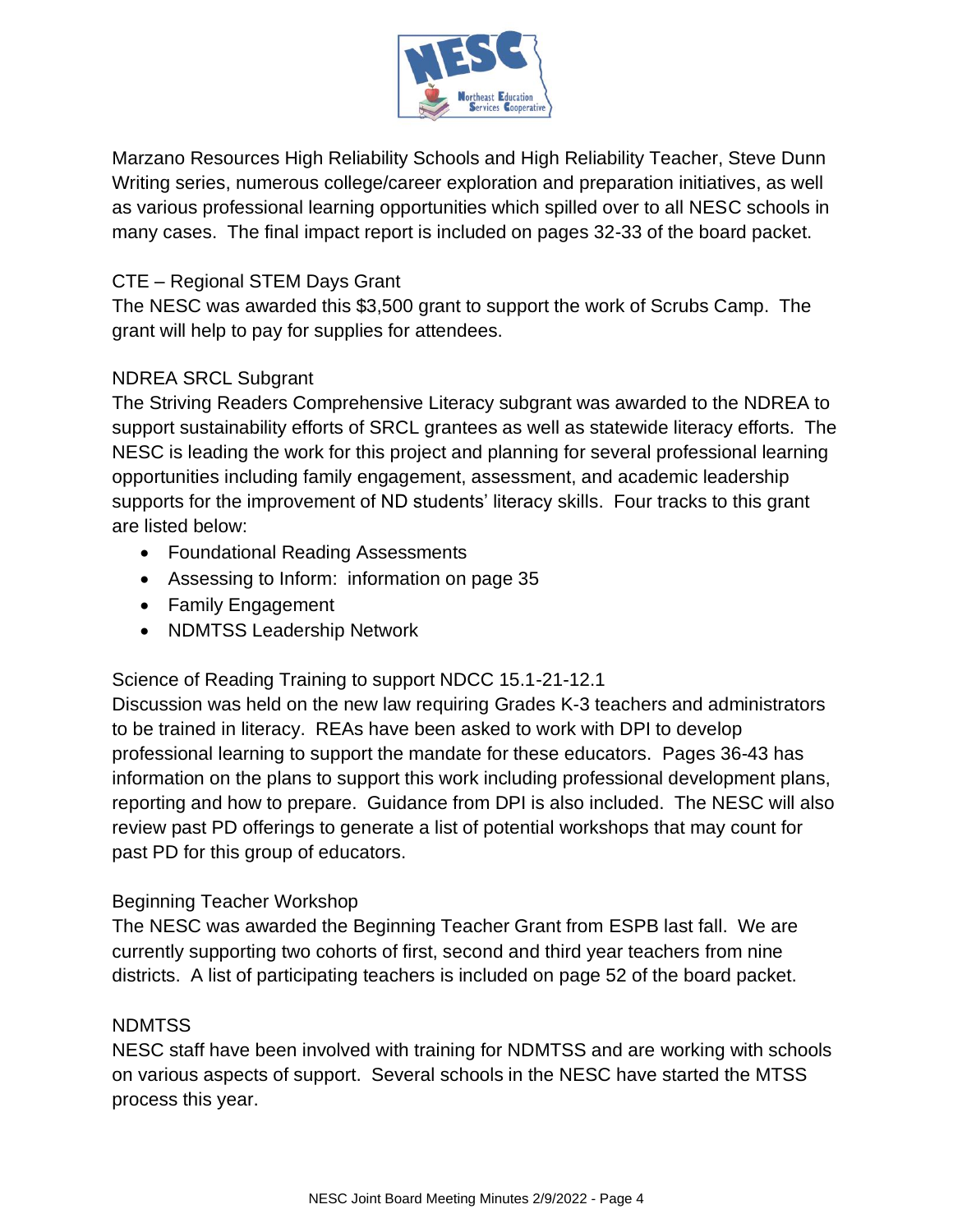

#### August 2022 Plans

Through discussion at the fall NESC Joint Board meeting and regional educator survey feedback, it was determined that the NESC will host a half-day, in-person workshop for educators in August 2022. The latest day we can host an event at the college is August 16, prior to the start of school. We have options from a couple of presenters, and it was determined that we will hire Juan Bendana for the 16<sup>th</sup> to provide an AM and PM session. Bendana was a presenter for a youth series we facilitated two years ago and had rave reviews. He'll provide an interactive, energetic, SEL back-to-school session for educators. We will work with schools to determine the session (AM or PM) they will attend in order to accommodate schools' schedules.

#### 2022-2023 Winter In-Service Plans

Discussion was held on hosting a winter in-service on MLK Day in January 2023, and it was determined that there is not enough interest to organize an event. Please let Erin know of any requests for on-site or virtual site/school specific PD requests for the 2022- 2023 school year soon, as dates are filling up.

#### ALICE Active Shooter Training

TrainND NE is offering ALICE Active Shooter training to NESC schools at a discounted price. They have several levels for training with more information on pages 53-54 of the board packet.

#### Making Your Presentations Meaningful

Through funding from the former Learning Forward ND group and a grant from DPI, the NESC organized a statewide multi-session workshop with Marzano Resources for professional learning facilitators across North Dakota. There are 154 registered for the six sessions that run from January through March.

#### Support for Leadership Teams

NESC is available to support school leadership teams through the NDMTSS, strategic planning, and Cognia processes. Contact Erin Lacina for more information.

#### NESC Cafeteria Credit/UND VESi

Credit is available for NESC professional learning events through Valley City State University. UND also offers graduate credit opportunities through their VESi courses at a reduced rate to NESC educators. Information on both is on page 55 of the board packet.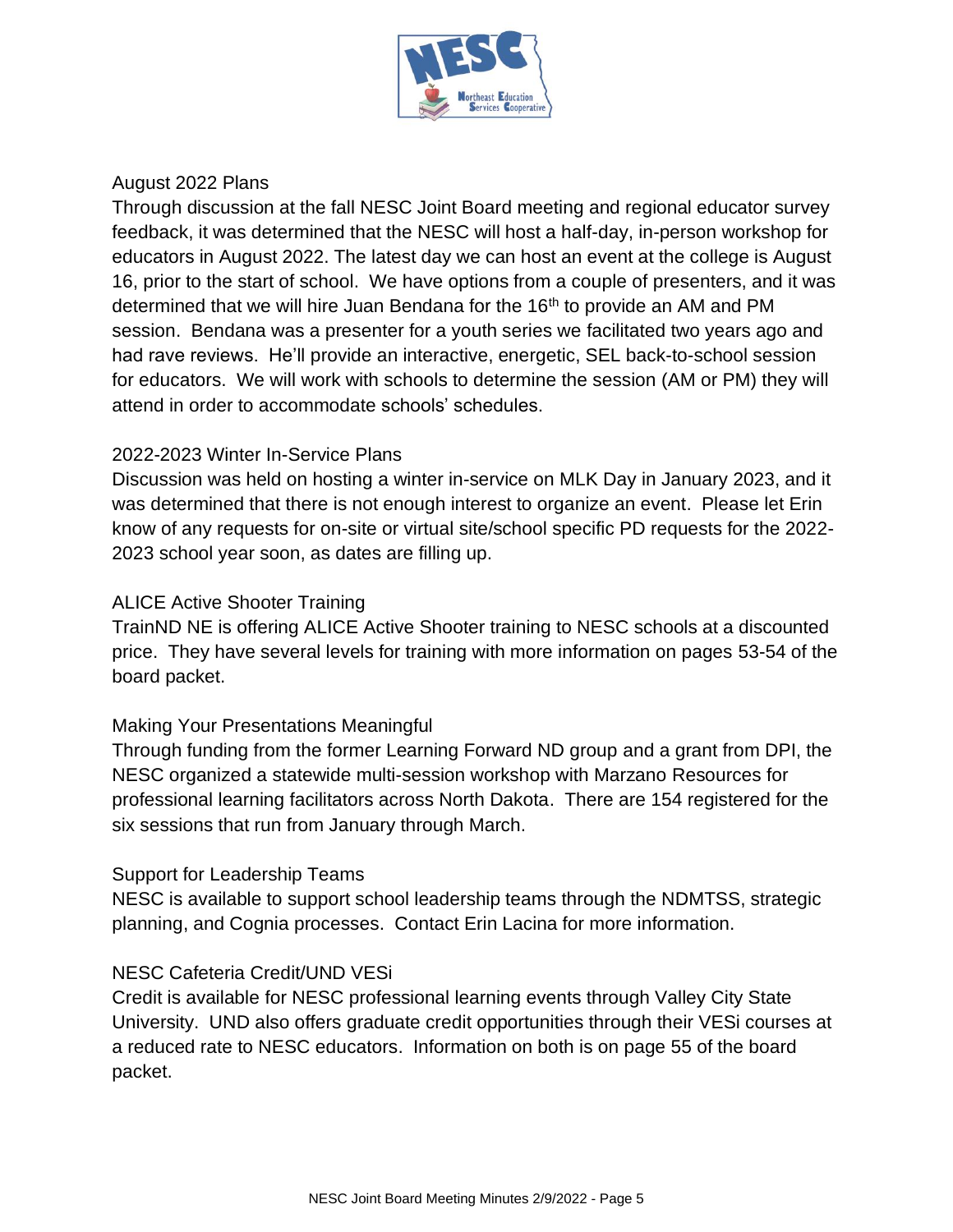

# Student Activities

# TLC

The TLC Management Team will meet immediately following the NESC meeting today. The 2021-2022 full rotation is included in the board packet on pages 56-58. We just hosted an embroidery workshop last week with local teachers attending the full day session at the NESC offices. If training is needed on any equipment, please contact Jamison Brekke, he's available for consultation and training on-site.

# ConnectEd

This is the virtual learning program that the NESC hosts live for NESC and K-8 afterschool programs statewide, each Tuesday (some are also broadcast twice for schools in the west/MST). Each session is also recorded and available on-demand. This year's series includes guests from the ND state historic sites, ND teaching artists, Gateway to Science in Bismarck, Be More Colorful, and the Fargo Moorhead Community Theater. Information and a schedule for the year are included on pages 59- 62 of the board packet and online:

[https://sites.google.com/nescnd.org/nescconnected/home.](https://sites.google.com/nescnd.org/nescconnected/home)

# Lessons from the Learning Lab

The NESC Lessons from the Learning Lab are archived online for grades K-2 and 3-5. The lessons focus on SEL, STEAM and 21<sup>st</sup> Century Skills. Information is available in the board packet on pages 63-65 and is online:

[https://sites.google.com/nescnd.org/learninglab/.](https://sites.google.com/nescnd.org/learninglab/)

# Building Tomorrows Leaders

The NESC hosted BTL again this year for 4 districts and had 96 student participants. This is a joint program through ND DPI and NDSU Extension:

[https://www.nd.gov/dpi/education-programs/academic-support-programs/building](https://www.nd.gov/dpi/education-programs/academic-support-programs/building-tomorrows-leaders-btl)[tomorrows-leaders-btl](https://www.nd.gov/dpi/education-programs/academic-support-programs/building-tomorrows-leaders-btl)

### You're Hired

Several options were available for schools to participate in You're Hired events this fall and we had 17 districts and over 1,000 students participate in this program. You're Hired helps students to use the 4Cs to solve real-world problems.

# Scrubs Camp

The NESC is planning for an in-person Scrubs Camp to be held at LRSC on March 24 and 25, 2022 for 5<sup>th</sup> graders in the region. Page 66 lists the schools that will be